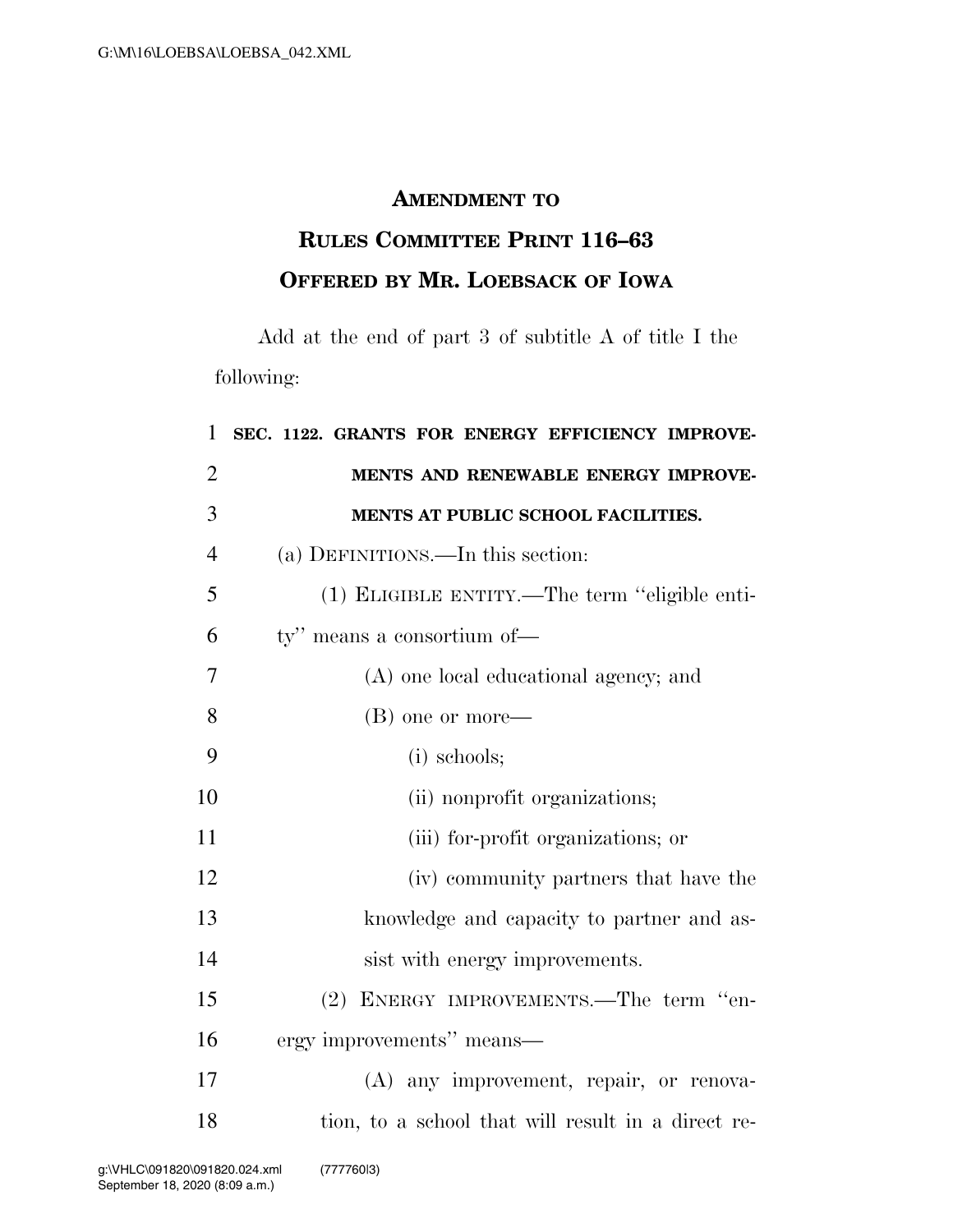duction in school energy costs including but not limited to improvements to building envelope, air conditioning, ventilation, heating system, do- mestic hot water heating, compressed air sys- tems, distribution systems, lighting, power sys-tems and controls;

 (B) any improvement, repair, renovation, or installation that leads to an improvement in teacher and student health including but not limited to indoor air quality, daylighting, ven-tilation, electrical lighting, and acoustics; and

 (C) the installation of renewable energy technologies (such as wind power, photovoltaics, solar thermal systems, geothermal energy, hy- drogen-fueled systems, biomass-based systems, biofuels, anaerobic digesters, and hydropower) involved in the improvement, repair, or renova-18 tion to a school.

 (b) AUTHORITY.—From amounts made available for grants under this section, the Secretary of Energy shall provide competitive grants to eligible entities to make en-ergy improvements authorized by this section.

 (c) PRIORITY.—In making grants under this section, the Secretary shall give priority to eligible entities that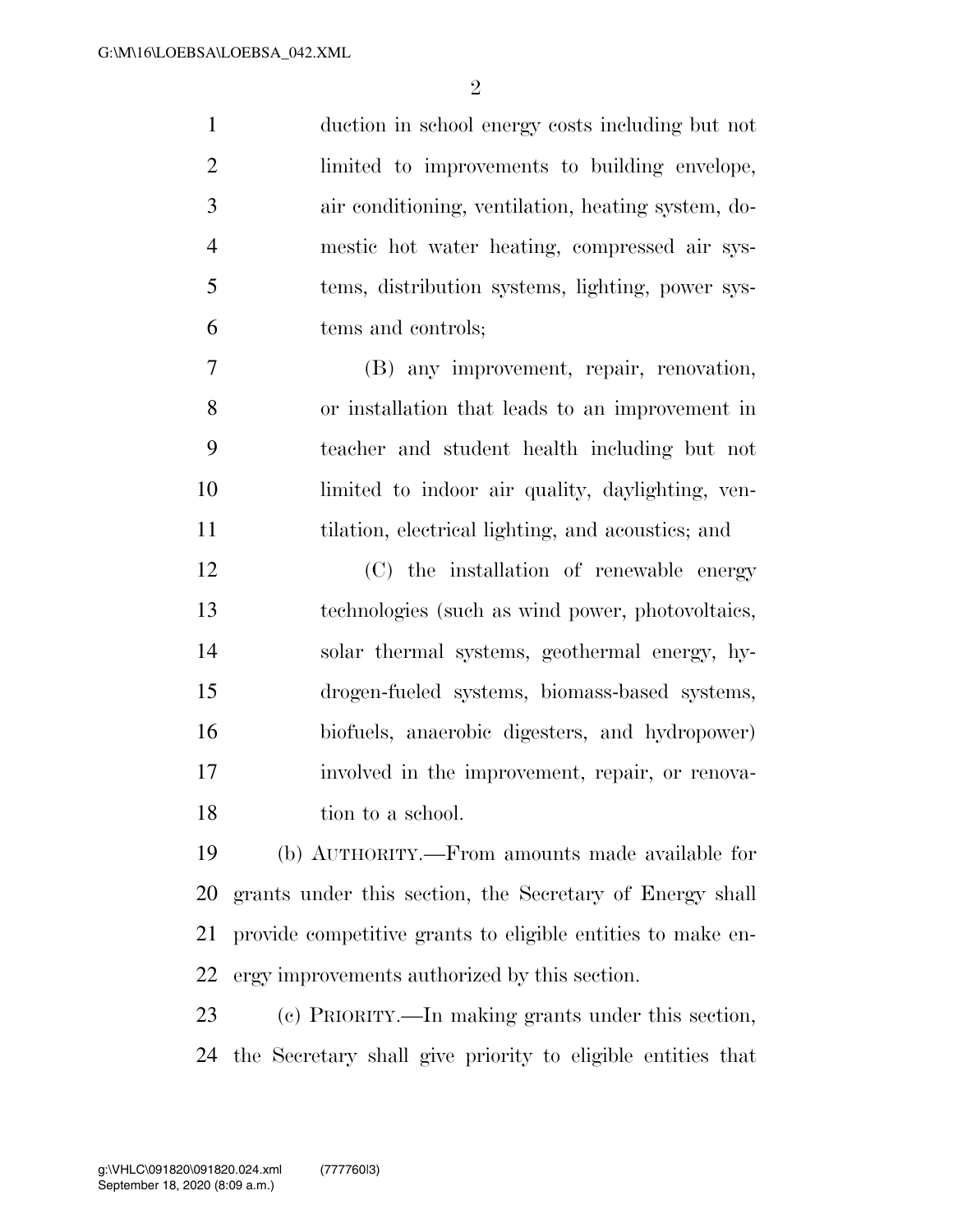have renovation, repair, and improvement funding needs and are—

 (1) a high-need local educational agency, as de- fined in section 2102 of the Elementary and Sec- ondary Education Act of 1965 (20 U.S.C. 6602); or (2) a local educational agency designated with a metrocentric locale code of 41, 42, or 43, as deter- mined by the National Center for Education Statis- tics (NCES), in conjunction with the Bureau of the Census, using the NCES system for classifying local educational agencies.

 (d) COMPETITIVE CRITERIA.—The competitive cri-teria used by the Secretary shall include the following:

 (1) The fiscal capacity of the eligible entity to meet the needs for improvements of school facilities without assistance under this section, including the ability of the eligible entity to raise funds through 18 the use of local bonding capacity and otherwise.

 (2) The likelihood that the local educational agency or eligible entity will maintain, in good condi-tion, any facility whose improvement is assisted.

 (3) The potential energy efficiency and safety benefits from the proposed energy improvements.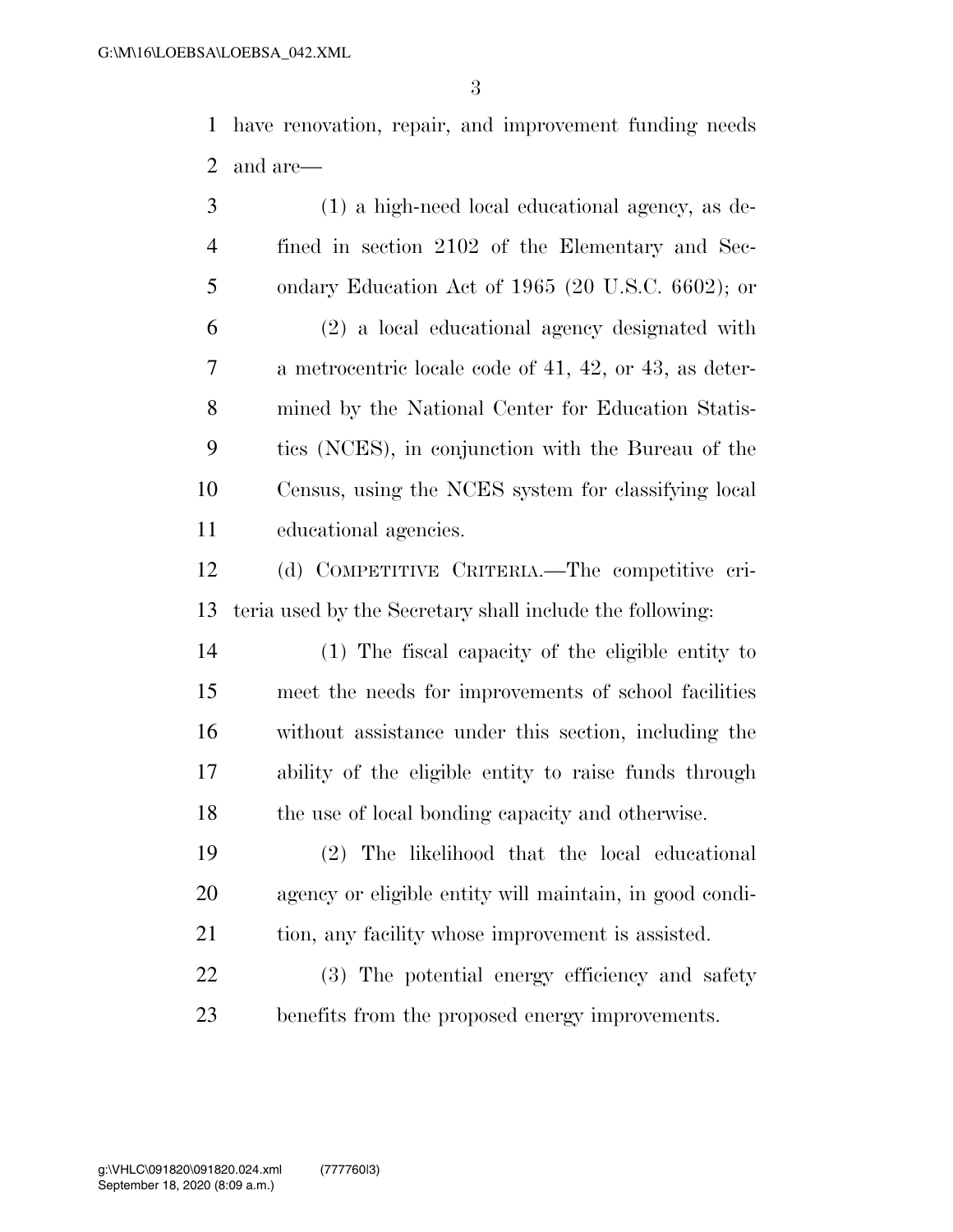| $\mathbf{1}$   | (e) APPLICATIONS.—To be eligible to receive a grant        |
|----------------|------------------------------------------------------------|
| 2              | under this section, an applicant must submit to the Sec-   |
| 3              | retary an application that includes each of the following: |
| $\overline{4}$ | $(1)$ A needs assessment of the current condition          |
| 5              | of the school and facilities that are to receive the en-   |
| 6              | ergy improvements.                                         |
| 7              | $(2)$ A draft work plan of what the applicant              |
| 8              | hopes to achieve at the school and a description of        |
| 9              | the energy improvements to be carried out.                 |
| 10             | $(3)$ A description of the applicant's capacity to         |
| 11             | provide services and comprehensive support to make         |
| 12             | the energy improvements.                                   |
| 13             | (4) An assessment of the applicant's expected              |
| 14             | needs for operation and maintenance training funds,        |
| 15             | and a plan for use of those funds, if any.                 |
| 16             | $(5)$ An assessment of the expected energy effi-           |
| 17             | ciency and safety benefits of the energy improve-          |
| 18             | ments.                                                     |
| 19             | $(6)$ A cost estimate of the proposed energy im-           |
| 20             | provements.                                                |
| 21             | (7) An identification of other resources that are          |
| 22             | available to carry out the activities for which funds      |
| 23             | are requested under this section, including the avail-     |
| 24             | ability of utility programs and public benefit funds.      |
| 25             | (f) USE OF GRANT AMOUNTS.—                                 |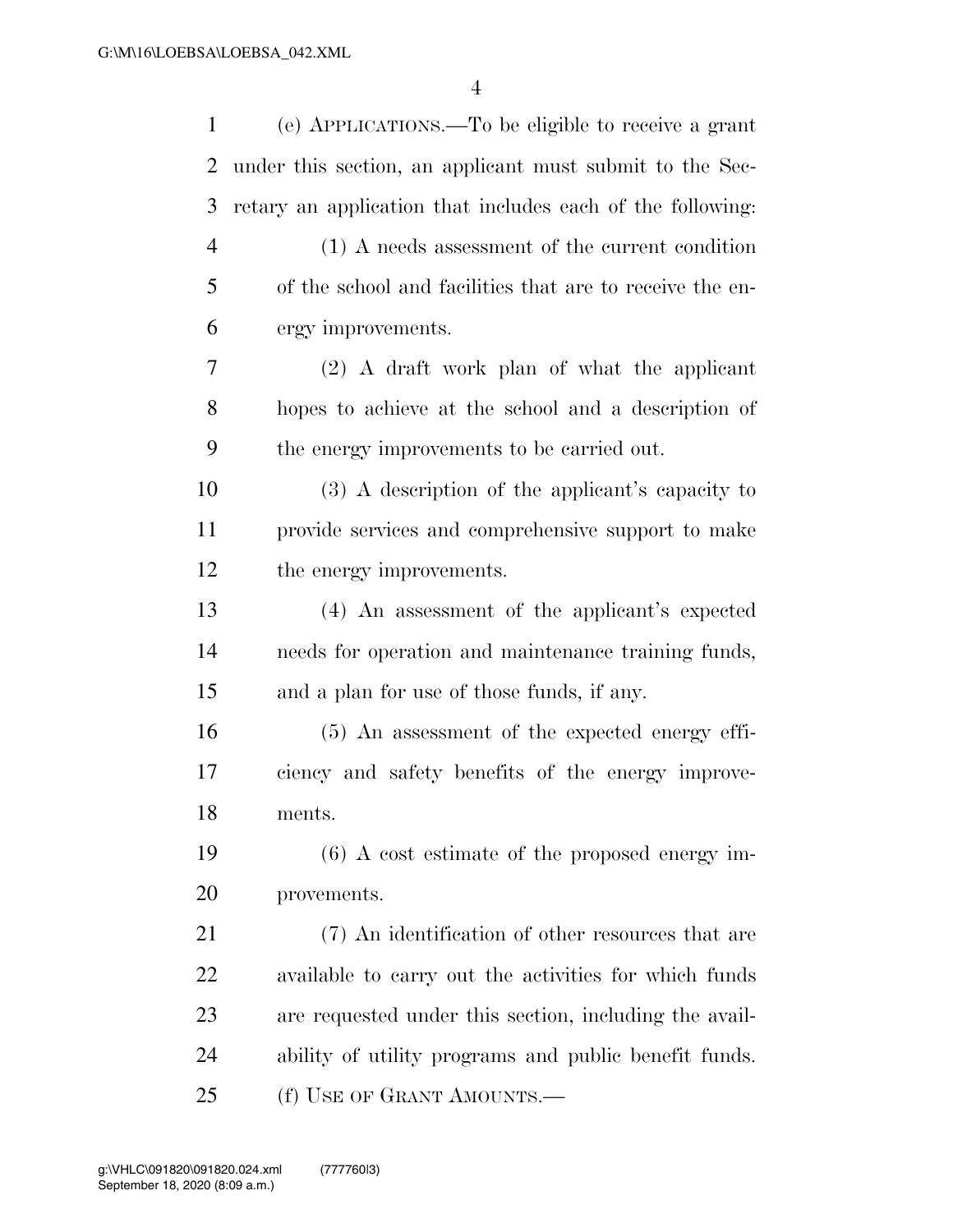(1) IN GENERAL.—The recipient of a grant under this section shall use the grant amounts only to make the energy improvements contemplated in the application, subject to the other provisions of this subsection.

 (2) OPERATION AND MAINTENANCE TRAIN- ING.—The recipient may use up to 5 percent for op- eration and maintenance training for energy effi- ciency and renewable energy improvements (such as maintenance staff and teacher training, education, and preventative maintenance training).

 (3) AUDIT.—The recipient may use funds for a third-party investigation and analysis for energy im- provements (such as energy audits and existing building commissioning).

 (4) CONTINUING EDUCATION.—The recipient may use up to 1 percent of the grant amounts to de- velop a continuing education curriculum relating to energy improvements.

20 (g) CONTRACTING REQUIREMENTS.—

 (1) DAVIS-BACON.—Any laborer or mechanic employed by any contractor or subcontractor in the performance of work on any energy improvements funded by a grant under this section shall be paid wages at rates not less than those prevailing on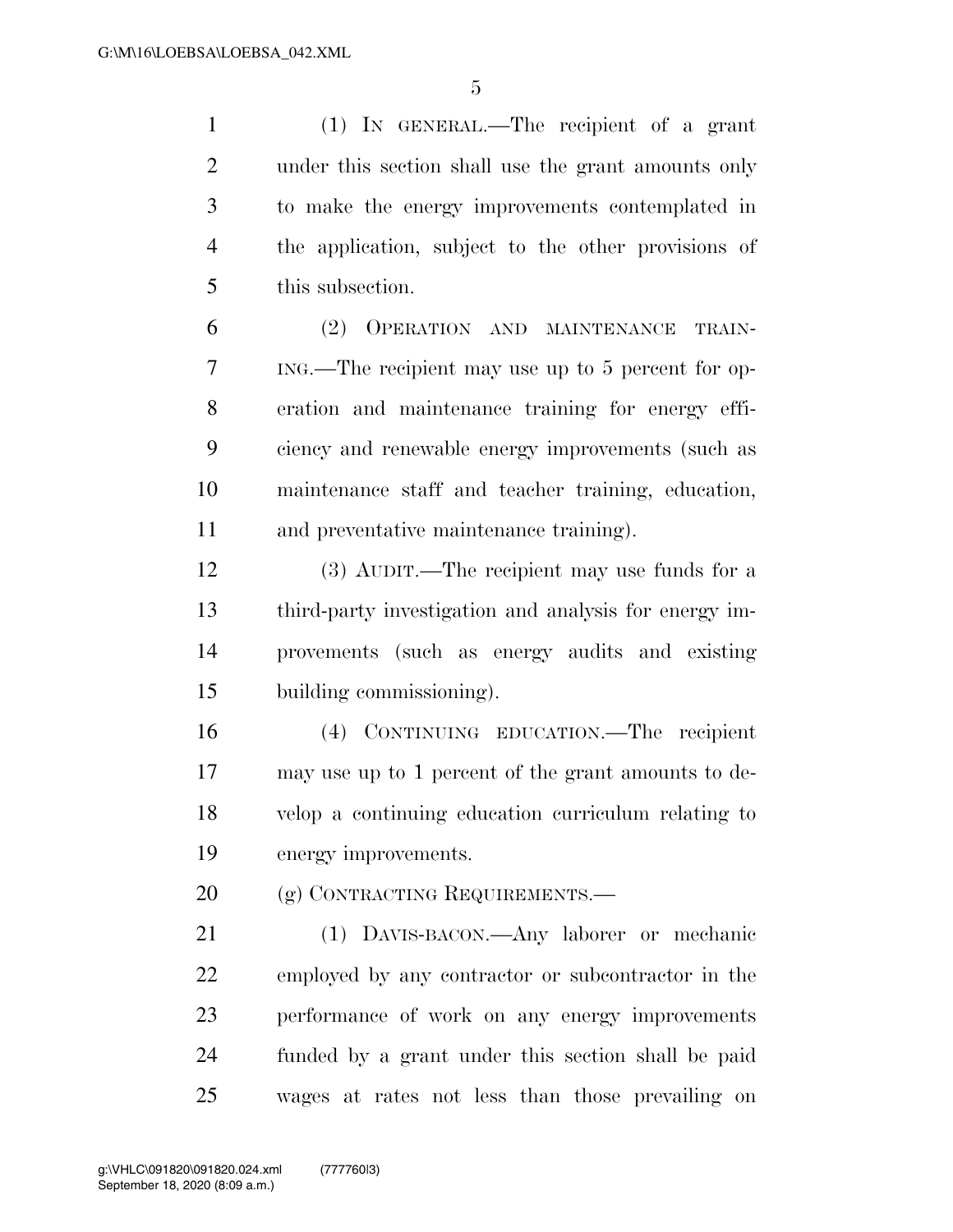similar construction in the locality as determined by 2 the Secretary of Labor under subchapter IV of chap- ter 31 of title 40, United States Code (commonly re- ferred to as the Davis-Bacon Act). (2) COMPETITION.—Each applicant that re- ceives funds shall ensure that, if the applicant car- ries out repair or renovation through a contract, any such contract process— (A) ensures the maximum number of quali- fied bidders, including small, minority, and women-owned businesses, through full and open competition; and (B) gives priority to businesses located in, or resources common to, the State or the geo- graphical area in which the project is carried out. (h) REPORTING.—Each recipient of a grant under this section shall submit to the Secretary, at such time as the Secretary may require, a report describing the use of such funds for energy improvements, the estimated cost savings realized by those energy improvements, the results of any audit, the use of any utility programs and public benefit funds and the use of performance tracking for en-

 ergy improvements (such as the Department of Energy: Energy Star program or LEED for Existing Buildings).